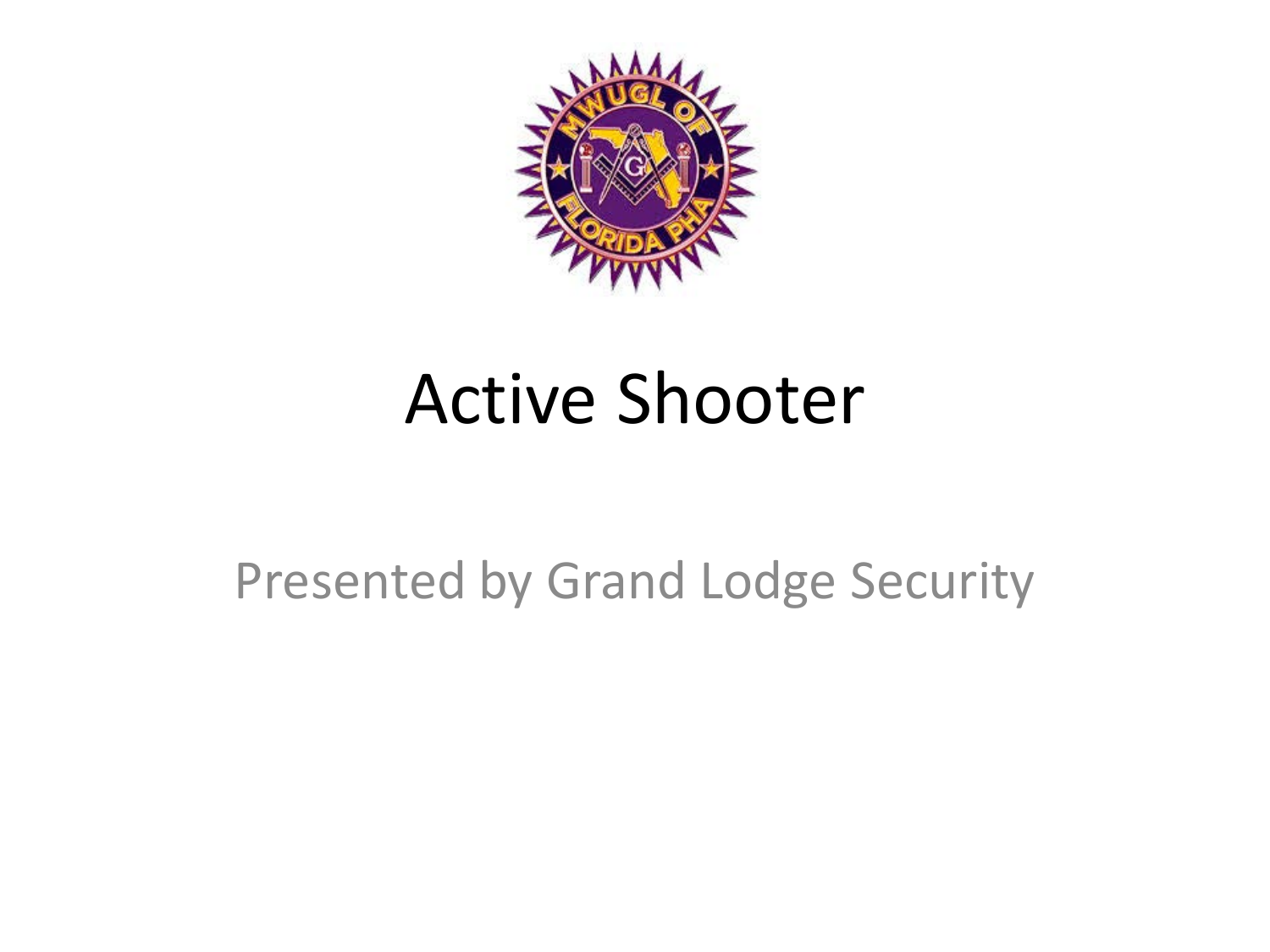### Good practices for coping with an active shooter situation

- Be aware of your environment and any possible dangers
- Take note of the two nearest exits in any facility you visit
- If you are in an office, stay there and secure the door
- If you are in a hallway, get into a room and secure the door

• As a last resort, attempt to take the active shooter down. When the shooter is at close range and you cannot flee, your chance of survival is much greater if you try to incapacitate him/her.

CALL 911 WHEN IT IS SAFE TO DO SO!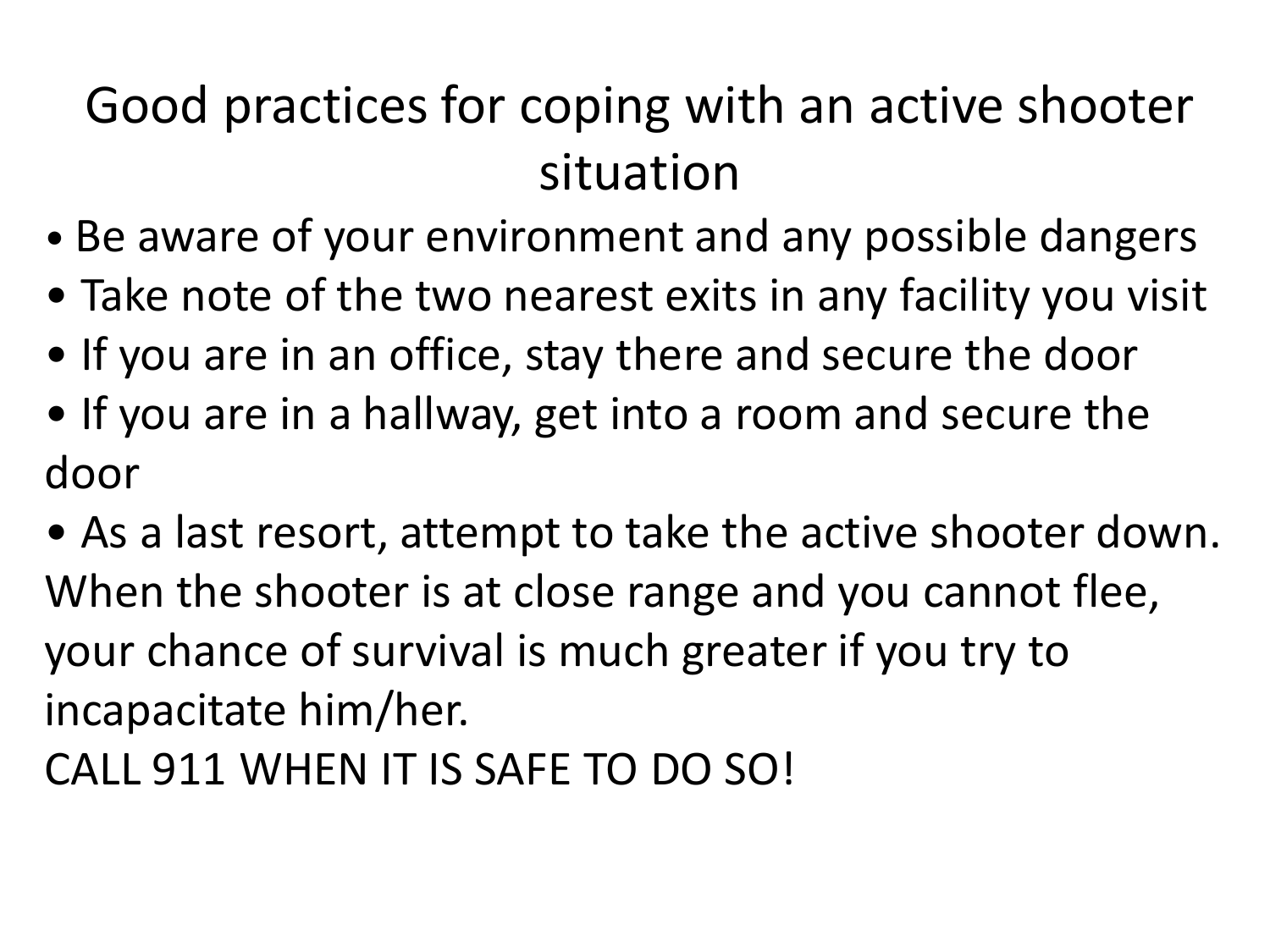Evacuate If there is an accessible escape path, attempt to evacuate the premises.

- Be sure to: Have an escape route and plan in mind
- Evacuate regardless of whether others agree to follow
- Leave your belongings behind
- Help others escape, if possible
- Prevent individuals from entering an area where the active shooter may be
- Keep your hands visible
- Follow the instructions of any police officers
- Do not attempt to move wounded people
- Call 911 when you are safe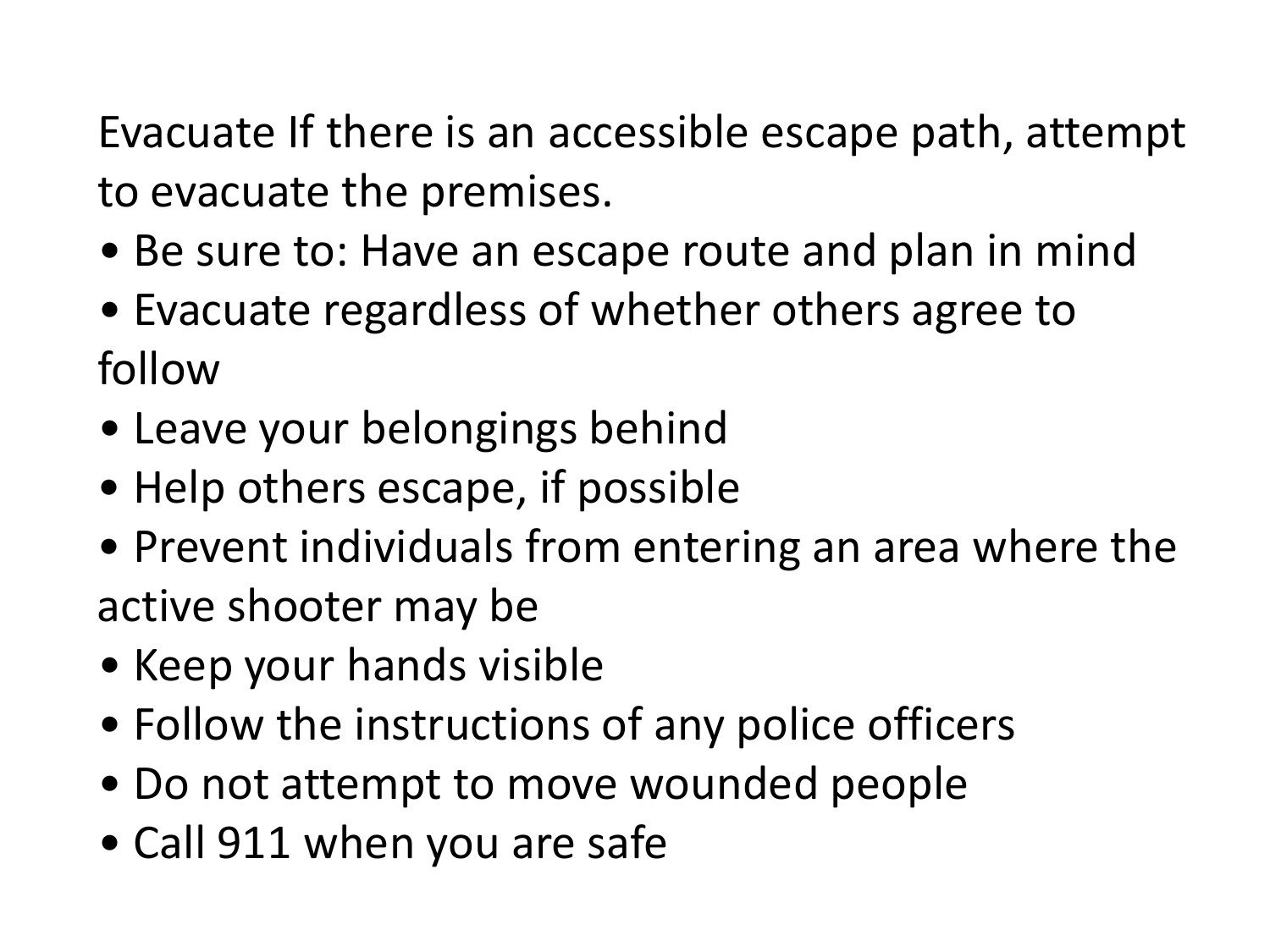Hide out If evacuation is not possible, find a place to hide where the active shooter is less likely to find you.

Your hiding place should: Be out of the active shooter's view (Cover & Concealment)

- Provide protection if shots are fired in your direction (i.e., a place with a closed and locked door)
- Do not trap you or restrict your options for movement

To prevent an active shooter from entering your hiding place:

- Lock the door
- Blockade the door with heavy furniture 3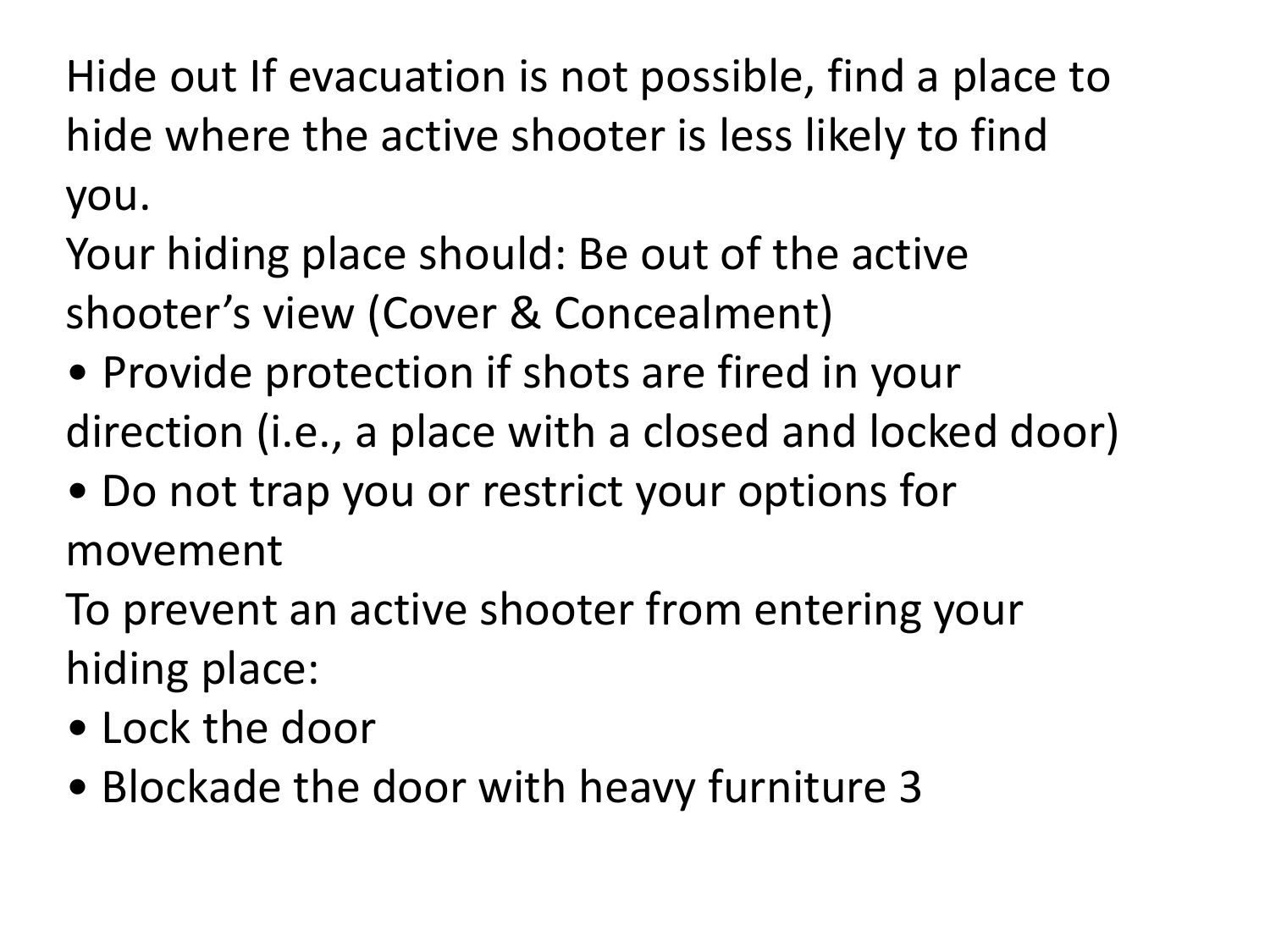## If the active shooter is nearby Lock the door

- Silence your cell phone
- Turn off any source of noise (i.e., radios, televisions)• Hide behind large items (i.e., cabinets, desks)
- Remain quiet
- If evacuation and hiding out are NOT possible:
- :• Remain calm
- Dial 911, if possible, to alert police to the active shooter's location
- If you cannot speak, leave the line open and allow the dispatcher to listen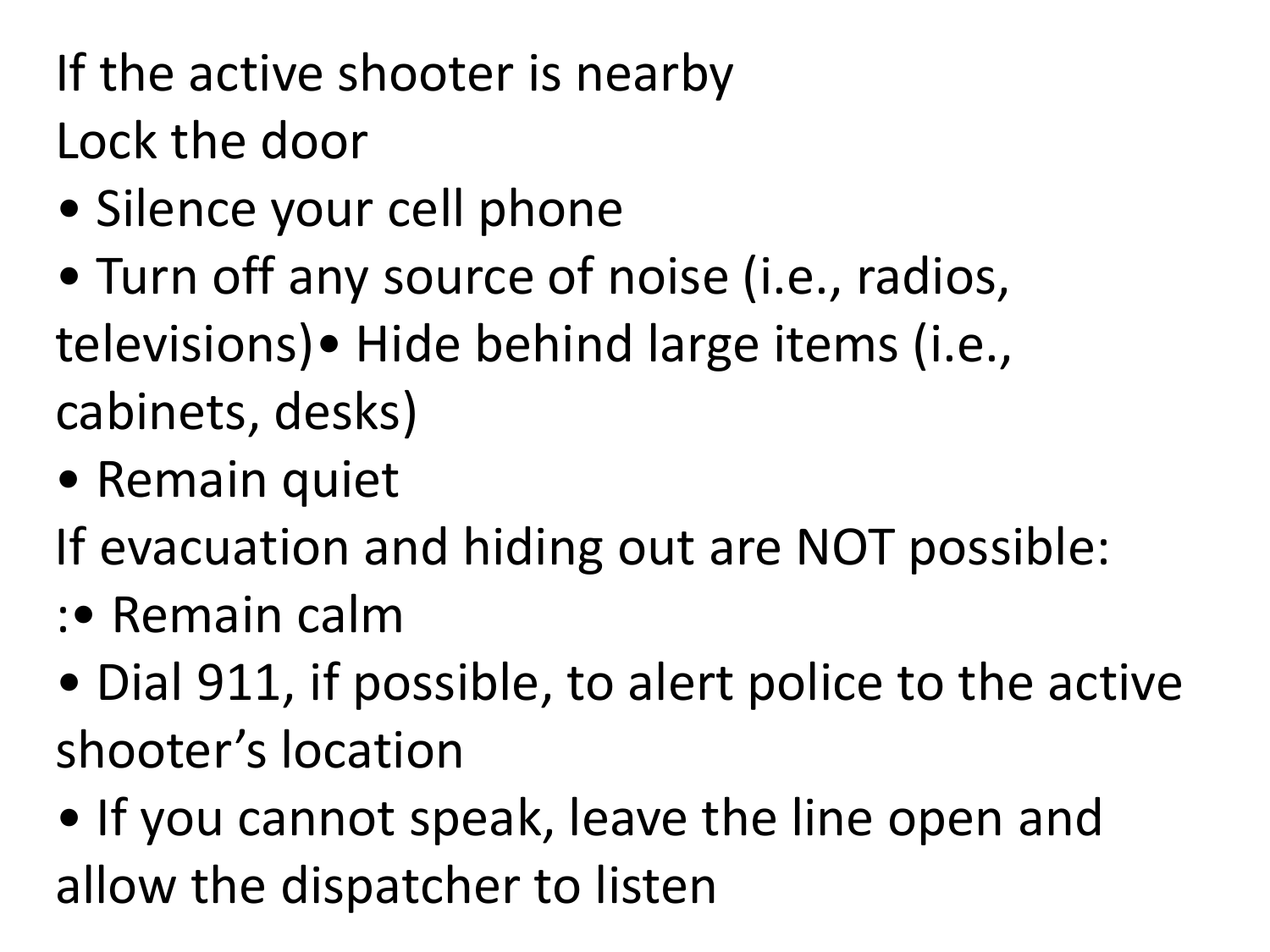Take action against the active shooter as a last resort, and only when your life is in imminent danger, attempt to disrupt and/or incapacitate the active shooter by:

- Acting as aggressively as possible against him/her
- Throwing items and improvising weapons
- Yelling
- Committing to your actions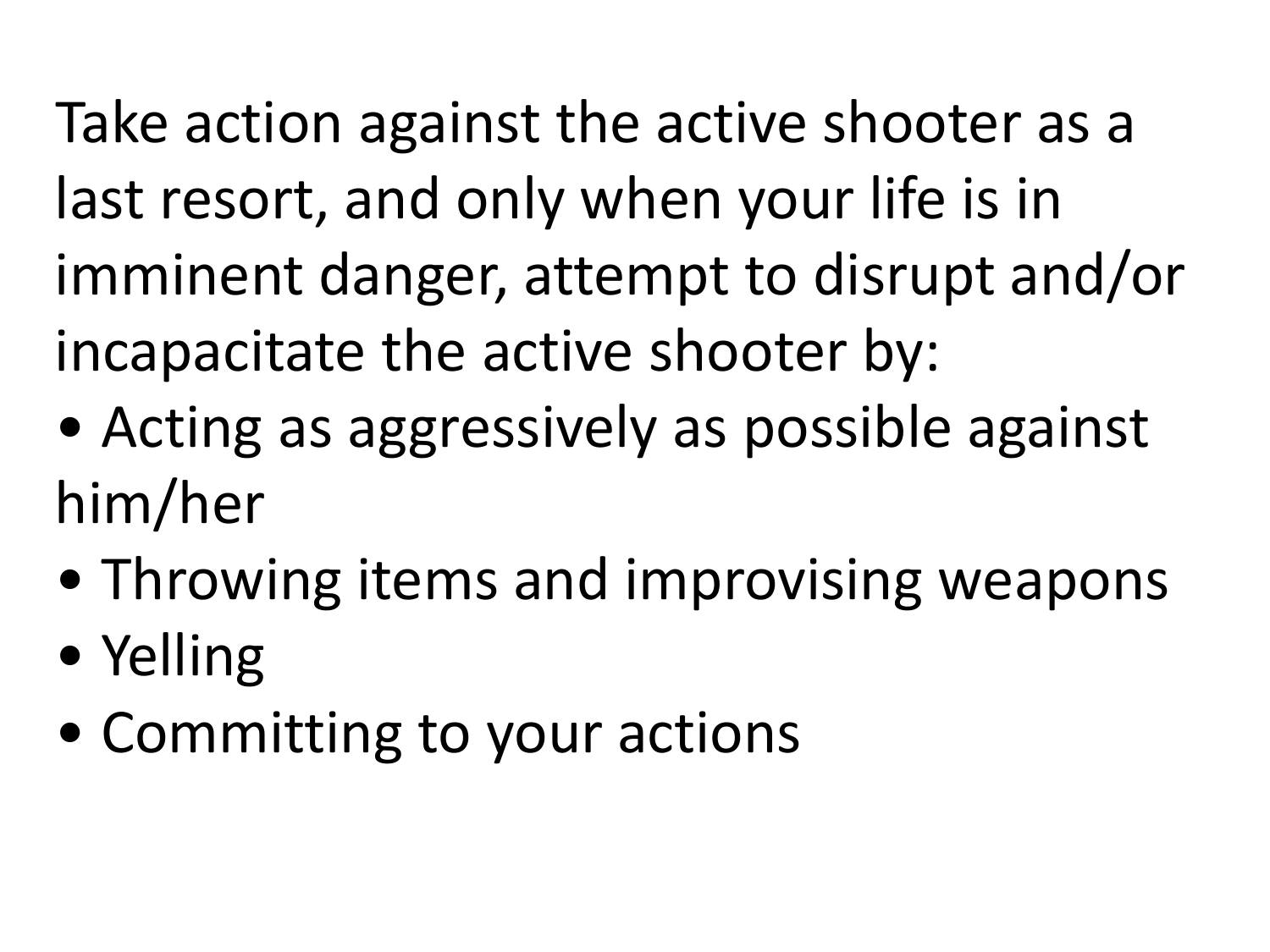#### **How to react when law enforcement arrives**

- Remain calm, and follow officers' instructions
- Put down any items in your hands (i.e., bags, jackets)
- Immediately raise hands and spread fingers• Keep hands visible at all times
- Avoid making quick movements toward officers such as holding on to them for safety
- Avoid pointing, screaming and/or yelling
- Do not stop to ask officers for help or direction when evacuating, just proceed in the direction from which officers are entering the premises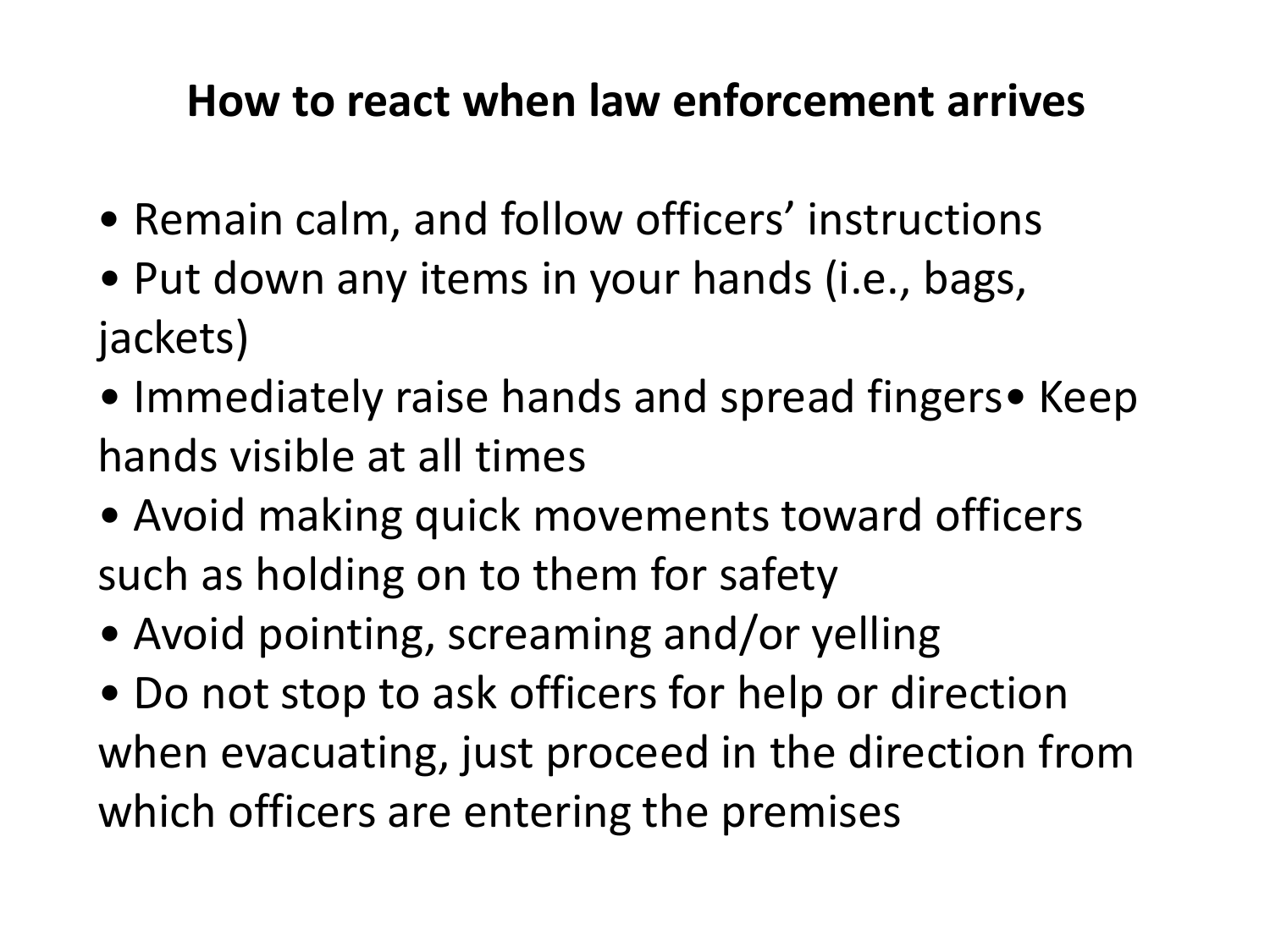### **LAW ENFORCEMENT**

Law enforcement's purpose is to stop the active shooter as soon as possible. Officers will proceed directly to the area in which the last shots were heard.

- Officers may arrive in teams of four (4) or more
- Officers may wear regular patrol uniforms or external bulletproof vests, Kevlar helmets, and other tactical equipment
- Officers may be armed with rifles, shotguns, handguns
- Officers may use pepper spray, tear gas, or loud explosions to control the situation or distract shooter
- Officers may shout commands, and may push individuals to the ground for their safety